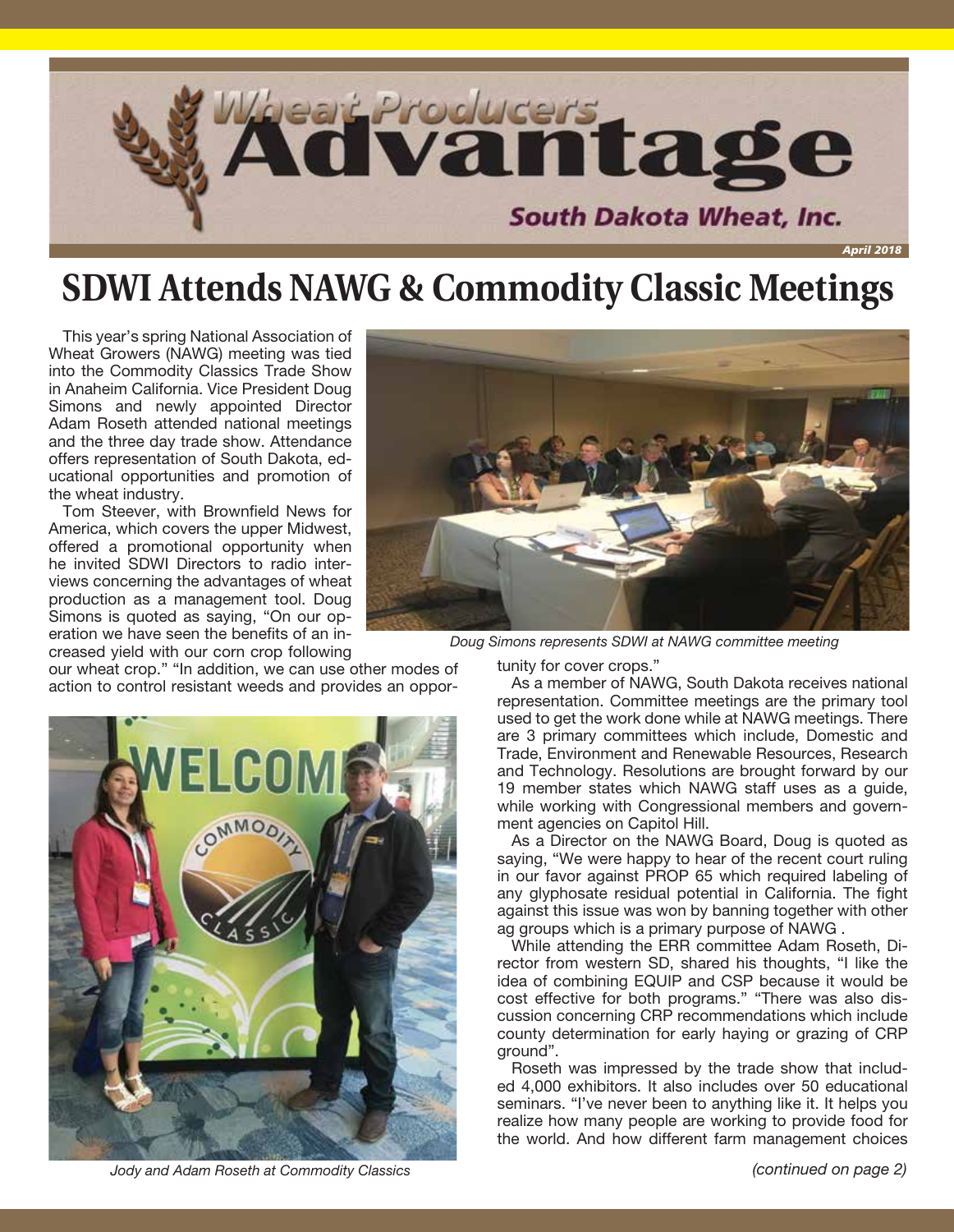

#### **Directors**

**DISTRICT 1 Shannon DePoy, Lantry**

**DISTRICT 2 Adam Roseth, Midland**

**DISTRICT 3 Tanner Handcock, Wall DISTRICT 4**

**Doug Simons, St. Lawrence**

**DISTRICT 5 Todd Mangin, Gettysburg DISTRICT 6**

**Vacant DISTRICT 7 Paul Hetland, Mitchell**

**Caren Assman, Executive Director PO Box 667 Pierre, SD 57501 Office: (605) 224-4418 www.sdwheat.org wheatinc@midco.net**





**Reid Christopherson, Executive Director Office: (605) 773-4645 Chet Edinger, Mitchell Tregg Cronin, Gettysburg Terry Hand, Midland Clinton Vanneman, Ideal Leon Koeppe, Claire City**

## **Protein Machine Inspection Removed From SB 166**

During the 2018 Legislative Session several bills affecting agriculture have been heard. SB 166 has to do with inspecting moisture and protein machines in commercial facilities. Senator Brock Greenfield introduced SB166 to address concerns from constituents, who sell grain to elevators and other grain buying plants. Price on the grain can be determined by moisture content and protein values. The question at hand, who is regulating the machines used to determine these levels and values?

It is understood that there are many variables that come into place with the samples brought in to be tested and the machines doing the testing. Samples brought in by the producers can vary from locations within the field – top of the ridge, to edge of lowlands. Or from a bin site that might house several fields or several different years of grain. But there are variable for the commercial side of testing as well. When was the machine last cleaned, calibrated and how often? And most of all, how do we know?

 While moisture is important, protein values in wheat can often provide significant premiums or deductions for the producer as well. Commercial elevators and plants claim it is as important for them to have correct protein readings, so they can met their obligations to their purchasers. But producers often find a significate difference in protein values between locations, causing a lack of trust in the protein testing machines and grain buying facilities.

Is there really an issue or just a few facilities that need regulating? Since the bill language has been removed from SB166 it will allow us time to address this concern.

*To address these concerns SB 166 was introduced. The final version of the bill was deleted. It also deletes current law regarding the inspection of moisture and protein measuring devices.*

### **Find out more about Protein Testers at Wheat Walks**

SD Wheat, Inc. will be hosting several seminars across the state to address the issue. During May and June, Annual Wheat Walks are held to determine crop conditions which include soil health, insect potential, disease diagnosis and weather conditions. We will also adress protein machine inspections.

During this year's Wheat Walks, we are including a short presentation about the benefits of wheat in your crop rotation called TIME: Techniques to Increase Money and Efficiency. We will also invite local elevators to have a discussion about their concerns relating to protein testing. We encourage all of you to join us as we discuss the issues facing our industry!

#### **Commodity Classic**

*(continued from page 1)*

are from operation to operation and state to state," Roseth stated.

Agricultural Secretary Sonny Perdue spoke at the trade show and shared three primary thoughts. He hopes for "innovation not renovation" for the next farm bill. Other farm bill discussions included a combination of ARC and PLC rather than a choice between the two. As for trade, Secretary Perdue felt that President Trump's philosophy of "walking away from the trade table, in order to come back to the table to get the best deal" is an understandable strategy. But now the Secretary thinks it's time to make that deal with NAFTA and TPP.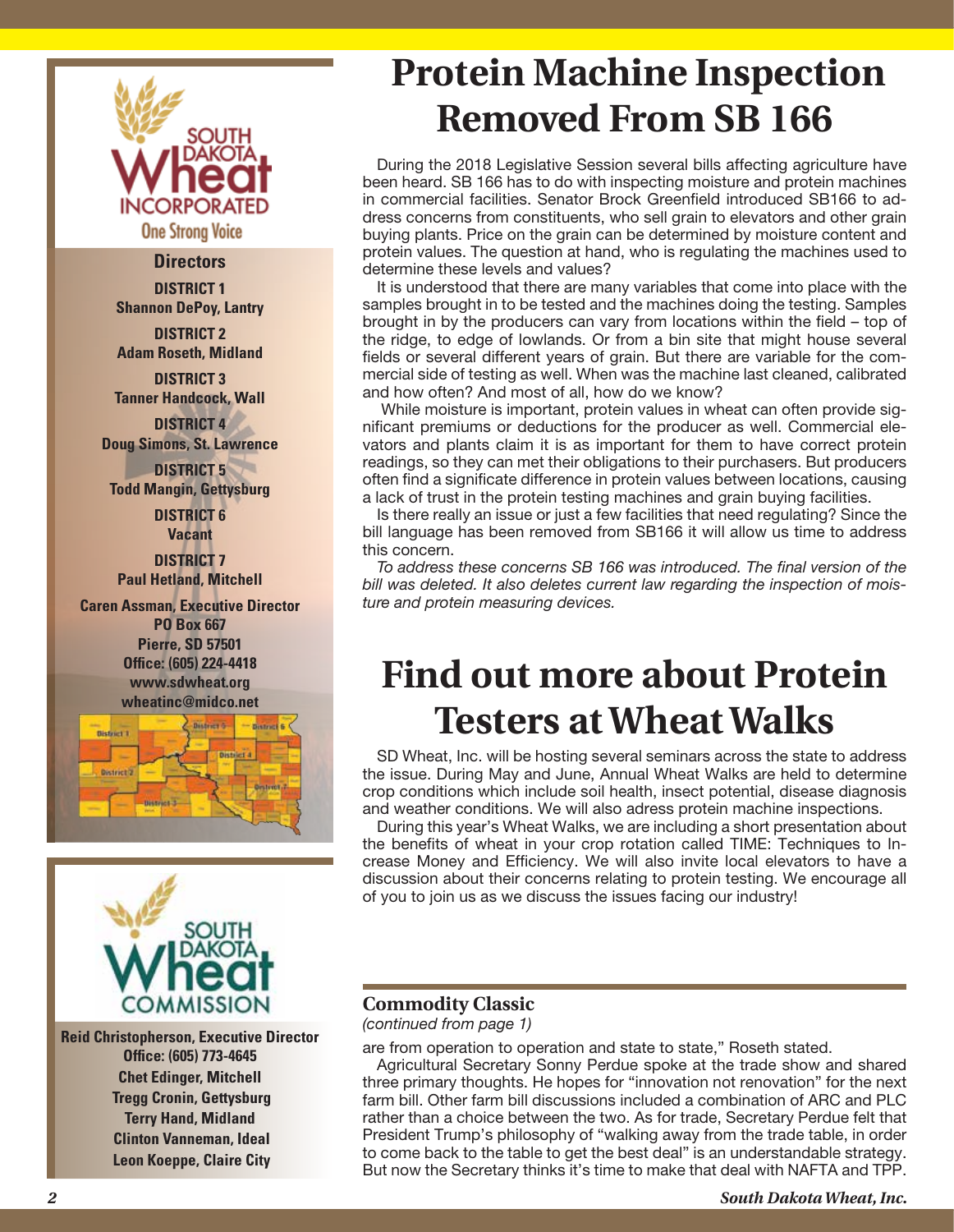### Tough weeds' defenses are once again shattered.

Talinor<sup>™</sup> cereals herbicide, with a new active ingredient, provides quicker, more efficient knockdown of resistant broadleaf weeds in a stand-alone product. And that means you'll be smashing yield records. Talk to your Syngenta retailer about Talinor, a cereals herbicide designed to do one thing: hammer weeds.

C2017 Syngeria. Important: Always read and follow label instructions. Some products may not be registered for sale or use in all states or counties. Please check<br>with your local extension service to ensure registration sta

### **THISIS YOUR GRAIN.**





Protected with Diacon®-D IGR

Unprotected wheat after 150 days of insect infestation'

### Keep Wheat and Barley Neat with Diacon'-D IGR

From causing discount penalties to rendering grains altogether inedible, stored product insect infestations make a verifiable economic impact. Diacon\*-D IGR is a ready-to-use, dry formulation solution protecting wheat, barley and other grains in a variety of storage sites including water challenged situations.

Make sure your grains stay clean with Diacon\*-D IGR. Call 800.248.7763 or visit BugFreeGrains.com to learn more.



**HD CENTRAL** Life Sciences

Talinor"

**THIS IS YOUR** 

syngenta

**Wheat Producer Advantage**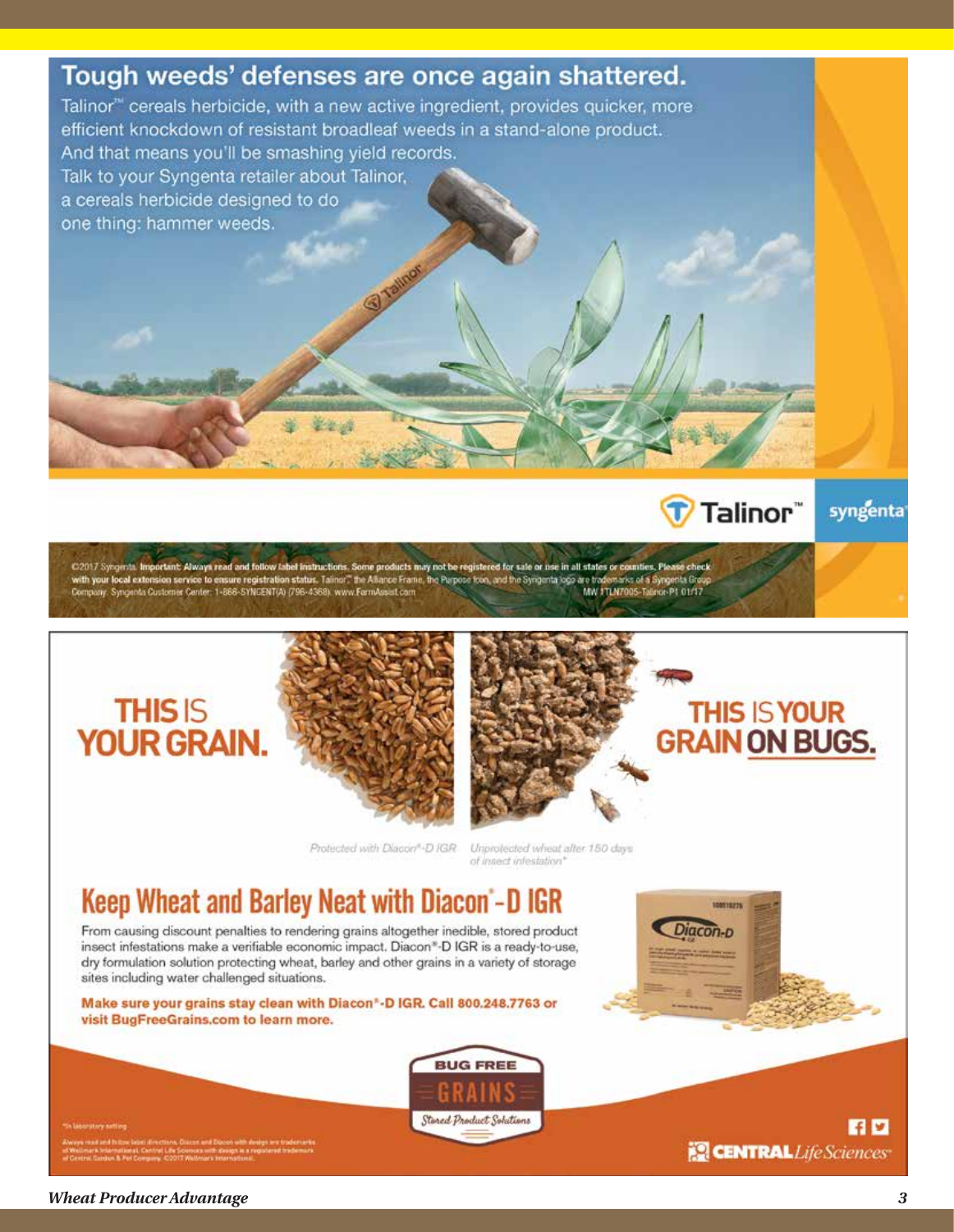# **State Funding Proposal For Precision Agriculture Building On SDSU Campus**

Modern and sufficient classroom, laboratory and engineering space will provide the specialized experiential learning and research environment that is needed for university faculty to lead research and development of a workforce of agronomists and engineers who can apply the complex data analytics that are central to precision agriculture.

Updated laboratory, class lab, and classroom space is needed. There are three primary objectives of this building initiative:

- 1) Strengthen SDSU's ability to deliver a workforce more highly trained in decision management and application, geospatial imaging, plant and soil sensing, agricultural big data analysis, and field use of novel technology that supports changing food production industry needs;
- 2 Strengthen SDSU's collaborative research programs in three domains of precision agricultural — data acquisition, data processing and analysis, and decision-making;

3 Expand experiential learning opportunities for engineering students so they graduate prepared to design the next generation of agricultural machinery that will increase world food production, and for statistics and data science students so they graduate prepared to address the big data challenges presented by precision agriculture.

> Meeting the growing demand for a highly skilled workforce in precision technology development and use in South Dakota will require the convergence of teaching, research and outreach efforts of plant, soil and agronomic scientists, agriculture engineers, statisticians and data scientists, economists and climatologists into a more collaborative environment. The new curriculum in precision agriculture will merge traditional

agronomic fields of study with engineering technology and data sciences to provide state-of-the-art multidisciplinary courses emphasizing advances in precision agriculture technology.

#### *Estimates as of March 9, 2018*

### **COST**

### **PROPOSED FUNDING**

### **1. Private Funding \$16.6 Million**

- a. Corn Utilization Council **but a controllation of the controllation**  $$6.6$  Million b. Raven Industries **b.** Raven Industries **b.** Raven Industries **b.** Raven Industries **b.** 85.0 Million c. Other South Dakota individuals and groups  $$5.0$  Million **2. SDSU \$11 Million** a. Research Infrastructure Investment Funds **\$7.5 Million** b. Cooperative Extension/SDSU Existing the contract to the state (\$250,000/year)\* **3. Agriculture, Other Sources \$18.4 Million** a. Expiring Ethanol Fund (\$650,000/year)\* b. Fertilizer Fee Increase of \$0.25/ton (\$475,000/year)\*
	-
- 

c. FY18 One-Time Funds (Undetermined at time of print) \$4.0 Million **\$18.0M Bond Annual Payment\* \$1,250,000/year**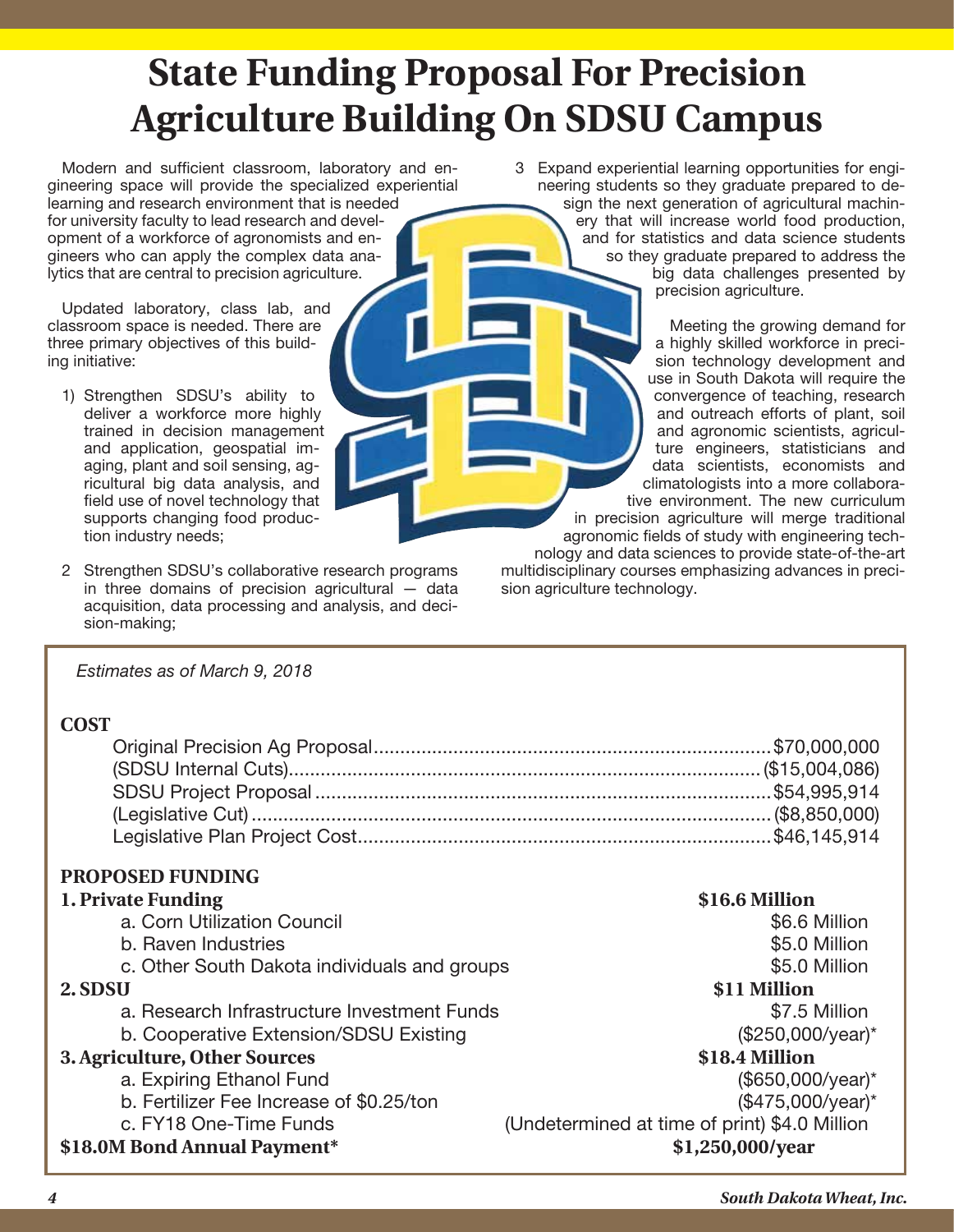### **Nonmeandered Water: Public or Private**

The June 12, 2017 Special Session passed HB 1001 which specified that nonmeandered water is open to the public unless the owner of the underlying private property posts the water as closed to recreational use. Landowners who restrict public use cannot charge for recreational access. Communication among stake-holders (landowners, sportsmen, recreationists, GF&P, Governor's office and legislators) resulted in the compromise enabled in HB 1001.

The program currently in place is working for landowners and recreational users. As few acres have had access restrictions placed on them, there continues to be ample access to recreational opportunities throughout South Dakota. Of the 97 lakes that were affected by the legislation, 95 remain open to public access.



SB 24 is an act to extend the effective date regarding the recreational use of nonmeanded water. Based on initial results, the program is working. The extension of the program allows landowners, recreational users and the State to further develop the program.

Fourteen Associations support SB 24 as the right step to continue development of a balance between respect for property rights and recreational interests. SD Wheat Inc., encouraged legislators to pass SB 24 to allow for the extension of the sunset which will leave access to water as the special session intended.

# *2018 Wheat Walks — Now Offers More Than Ever!*

- **In Field Diagnostics with SDSU specialists**
- **TIME on the Farm making money with wheat rotation**
- **Understanding Protein Testing from field to elevator**

**Seminars to be held in all seven districts: District One — Lantry District Two — Milesville District Three — Wall District Four — Miller District Five — Gettysburg District Six — Claire City**

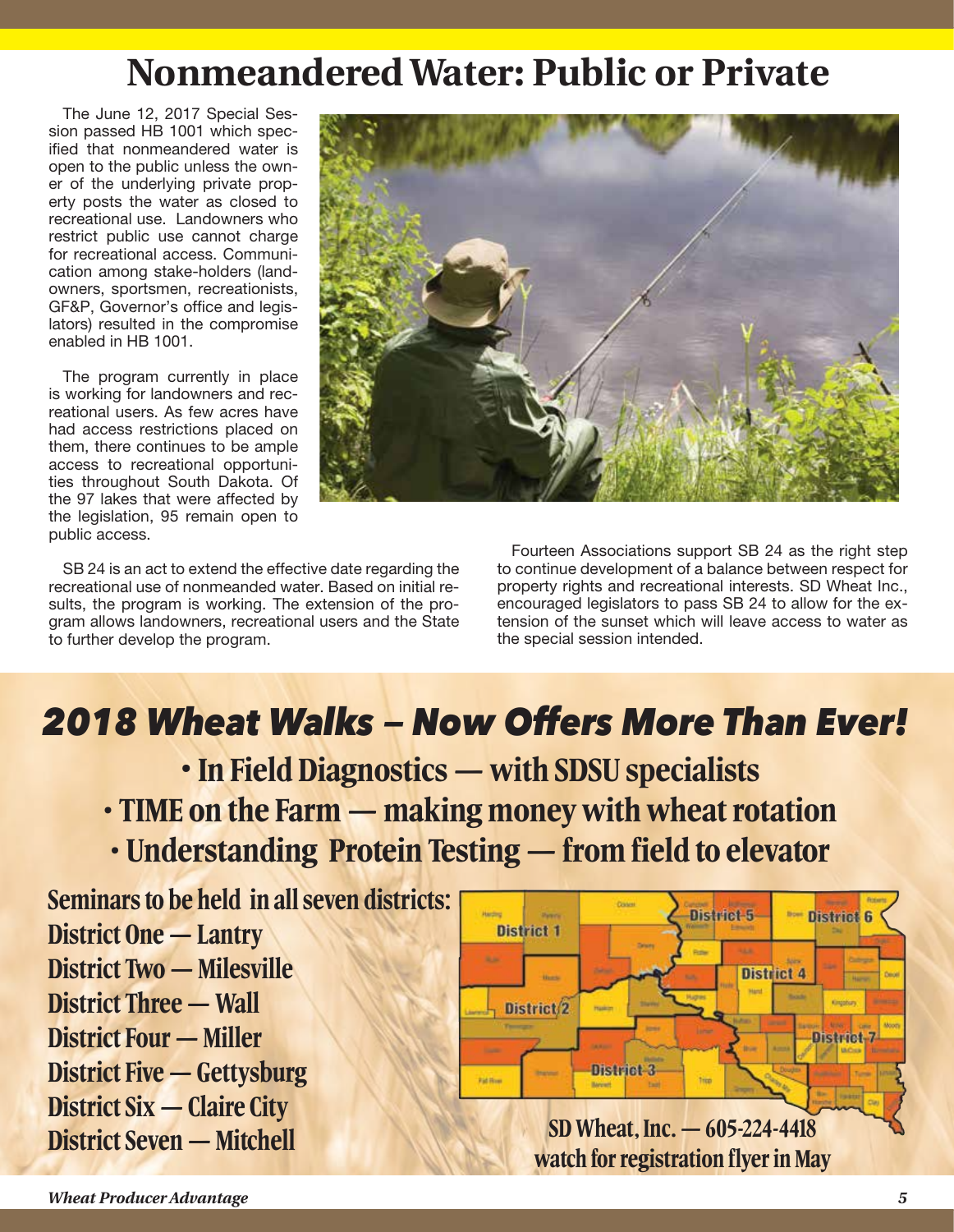### **HARVEST RECAP: Wheat** *Arysta LifeScience — Chad Effertz*



Dirty fields or maybe extreme weed pressure? What did wheat growers face this past year? Arysta LifeScience Head of Research & Development Chad Effertz recently shared his recap on the most recent wheat season — challenges faced and key takeaways moving forward.

*Chad Effertz*

#### **What is the topline overview for wheat harvest this year?**

CHAD E.: Overall, we saw better-than-expected wheat yields in 2017. Given the severity of the drought, subsoil moisture produced better-than-expected yields, but they still came in below average.

#### **What were the biggest challenges wheat growers faced in 2017 that made a strong crop-protection program a necessity?**

CHAD E.: Drought caused poor crop competition resulting in dirty fields and dirty stubble this fall. Lack of herbicide use in 2017 was the primary cause as growers chose less-expensive and less-effective products, and this resulted in lots of regrowth without good crop competition to finish off the weeds.

#### **What products from our portfolio were key to success for wheat growers in 2017?**

CHAD E.: Arysta LifeScience introduced EVEREST<sup>®</sup> 3.0 Herbicide into the market, and 88 percent of growers who responded to our survey said it was equal to or better than other grass herbicides on the market. It received an 8.5 satisfaction rating, coming in nearly a full point better than competitive products. Additionally, growers affected by drought were very pleased with the economical weed control that burndown PRE-PARE® Herbicide provided as input costs were being challenged.

#### **What advice would you give growers considering using an Arysta LifeScience product this coming growing season?**

CHAD E.: With the amount of dirty crop stubble this fall, weeds will be abundant next spring. With no-till, weed seeds close to the surface germinate first, so any weed seeds left after 2017 likely will germinate early, causing heavy weed pressure. EVEREST 3.0 offers growers the opportunity to spray early or late with its Flush after flush<sup>®</sup> control and best-in-class crop safety. This flexibility should be put to use in 2018 to help manage what is expected to be a higher-than-normal weed pressure year.

# INTRODUCING EVEREST 3.0 **/F AFTFR**

new generation of hard-to-kill grassy weeds are no match for ne EVEREST 3.0. A patent pending formulation makes it more ruthless on yellow toxtail, foxtail barley, rattail fescue, bromes and other nasty renow roxiall, loxial barley, ratial rescue, bromes and other hasty<br>reeds that can invade your wheat and rob your yields. You'll still<br>t best-in-class crop safety and broad-spectrum, Flush after flush trol of wild oats and green foxtail, but in a new formulation that's e effective and easier-to-use. And for a limited time, you'll also et \$1 off per qualifying acre when you order EVEREST 3.0. Talk to retailer or visit everest3-0.com to learn mor

> **Sirections: EVEREST and the "Flush a**<br>Nov. Arysta LifeScience and the Ary and follow label directi **ESTU 374 Sachianna** Co

THE EVEREST GROWER INCENTIVE PROGRAM For a limited time, you'll receive \$1 off per qualifying acre when you order EVEREST 3.0

werest 3.0

Arysta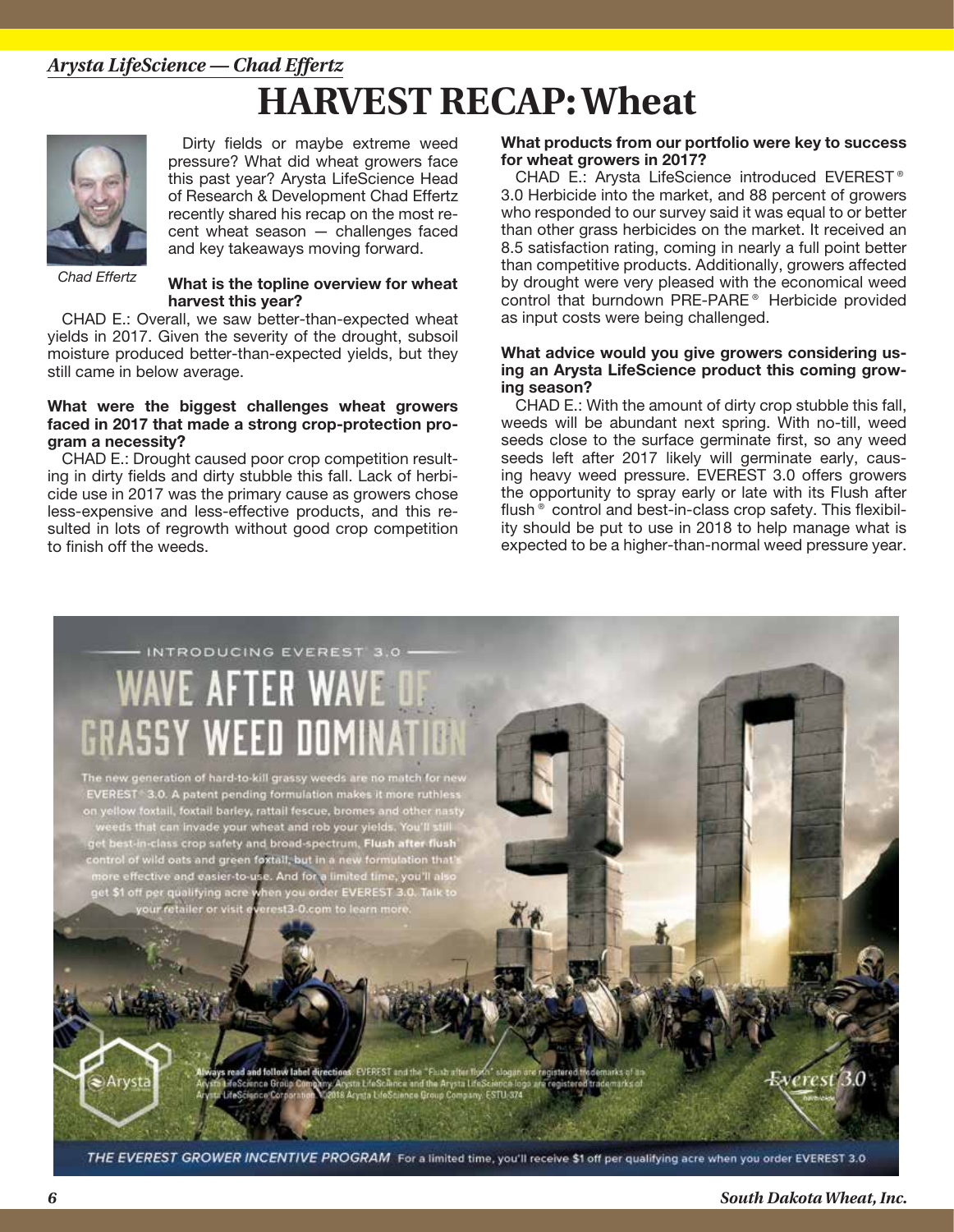# **ADVOCACY Representation, Communication & Education**

Each January brings a new year and another legislative Session in Pierre. SD Wheat Inc., represents its members at the Capitol in Pierre and Washington DC. Providing a presence at both Capitol's delivers a very crucial line of communication between our members, legislators and congressional members.

It is our priority to participate in the legislative process all year long but during session we provide a daily presence with legislators in Pierre. We anticipated a host of issues during the 2018 legislative session. Transportation, ag land taxes, water and water shed management, crop insurance and new laws are just the beginning. SD Wheat Inc.'s, primary goal is to represent producers' views and communicate to producers how legislative change would affect their operation.

In February, we travel to Washington, DC, to attend the National Association of Wheat Growers winter meetings and have our "Day on the Hill"! Several wheat producers have spent the day visiting Senators Thune and Rounds as well as Representative Noem to discuss proposed tax changes, 2018 farm bill, trade agreements and market development.

Your membership dollars allow us to enhance the lines of communications! Join today and help GROW OUR FUTURE.

Contact your legislator at: http://sdlegislature.gov/legislators/default.aspx?Session=2018#divName

Contact your congressional member at: www.Thune.senate.gov • www.Rounds.senate.gov • www.Noem.house.gov

# Are you a SDWI Member?

**Check the front of the Prairie Grains Magazine address label to see if you are a member. (MEMBER) will be printed behind your name if you are.**

**Please understand that your wheat checkoff does NOT pay for your SDWI membership. Also, receiving the Wheat Advantage newsletter does NOT mean you are a member. We fight every day to ensure that life on the family farm continues to prosper and grow.**

### **WE NEED YOUR SUPPORT Join Now and Save! — (Multiple Year Discount)**

*Please cut on dotted line and mail*

| SDWI MEMBERSHIP FORM                                                                                       |                       |                                                                                                                                                                                                                                     |
|------------------------------------------------------------------------------------------------------------|-----------------------|-------------------------------------------------------------------------------------------------------------------------------------------------------------------------------------------------------------------------------------|
| Return to: SDWI . PO Box 667 . Pierre, SD 57501<br>Or go to the webpage at www.sdwheat.org and pay online. |                       |                                                                                                                                                                                                                                     |
| Please check level of membership                                                                           |                       |                                                                                                                                                                                                                                     |
| Grower \$100                                                                                               |                       |                                                                                                                                                                                                                                     |
| <b>Landlord \$100</b>                                                                                      |                       |                                                                                                                                                                                                                                     |
| 3 Year Member \$250                                                                                        | City <u>City City</u> |                                                                                                                                                                                                                                     |
| <b>Return to:</b><br><b>SDWI</b>                                                                           |                       | <b>Zip</b> and the set of the set of the set of the set of the set of the set of the set of the set of the set of the set of the set of the set of the set of the set of the set of the set of the set of the set of the set of the |
| <b>PO Box 667</b>                                                                                          |                       |                                                                                                                                                                                                                                     |

**Email \_\_\_\_\_\_\_\_\_\_\_\_\_\_\_\_\_\_\_\_\_\_\_\_\_\_\_\_\_\_\_\_\_\_\_\_\_\_\_\_\_\_\_\_\_\_\_\_\_\_\_\_\_\_\_\_\_\_**

**County\_\_\_\_\_\_\_\_\_\_\_\_\_\_\_\_\_\_\_\_\_\_\_\_\_\_\_\_\_\_\_\_\_\_\_\_\_\_\_\_\_\_\_\_\_\_\_\_\_\_\_\_\_\_\_\_\_**

*PO Box 667 PIerre, SD 57501 Or go to the webpage@ www.sdwheat.org and pay online.*

*Wheat Producer Advantage 7*